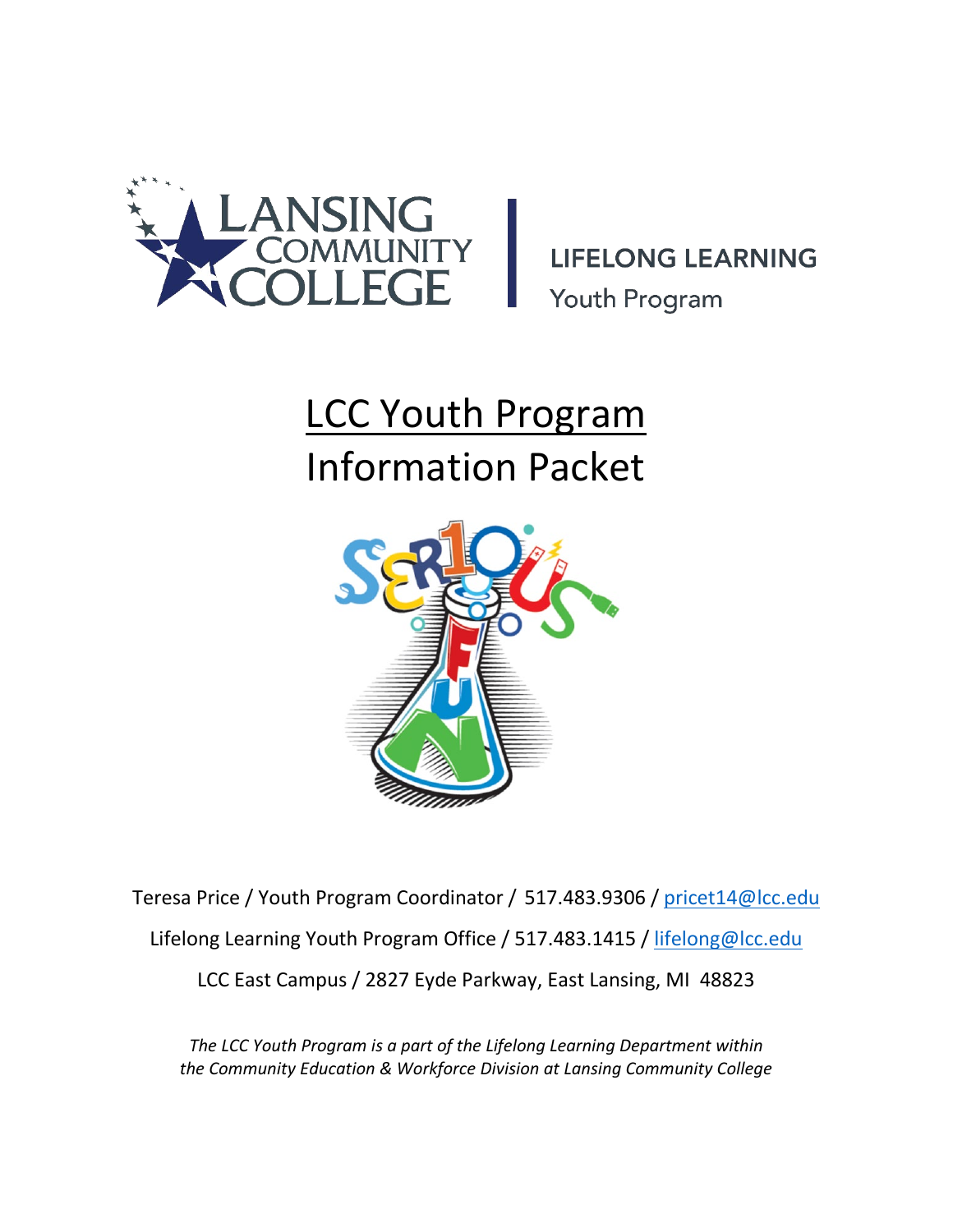

LIFELONG LEARNING Youth Program

The Lansing Community College Youth Program offers youth, 2nd-12th grade, a wide variety of opportunities to enjoy high caliber academic pursuit in the fields of science, technology, engineering, the arts and math (STEAM). Discovering a sense of wonder and enthusiasm for learning, these classes are designed with a maximum of hands-on involvement so that students are inspired to strive for further academic investigation.

This LCC Youth Program Information Packet includes information on:

- 1. Youth Face-to-Face Classes Summer Camps/Summer Classes
- 2. Youth Sports Camps
- 3. Youth Online Classes
- 4. Youth Afterschool Classes at Mason Public Schools
- 5. Scholarship Information
- 6. Parent Forms
- 7. Contact Us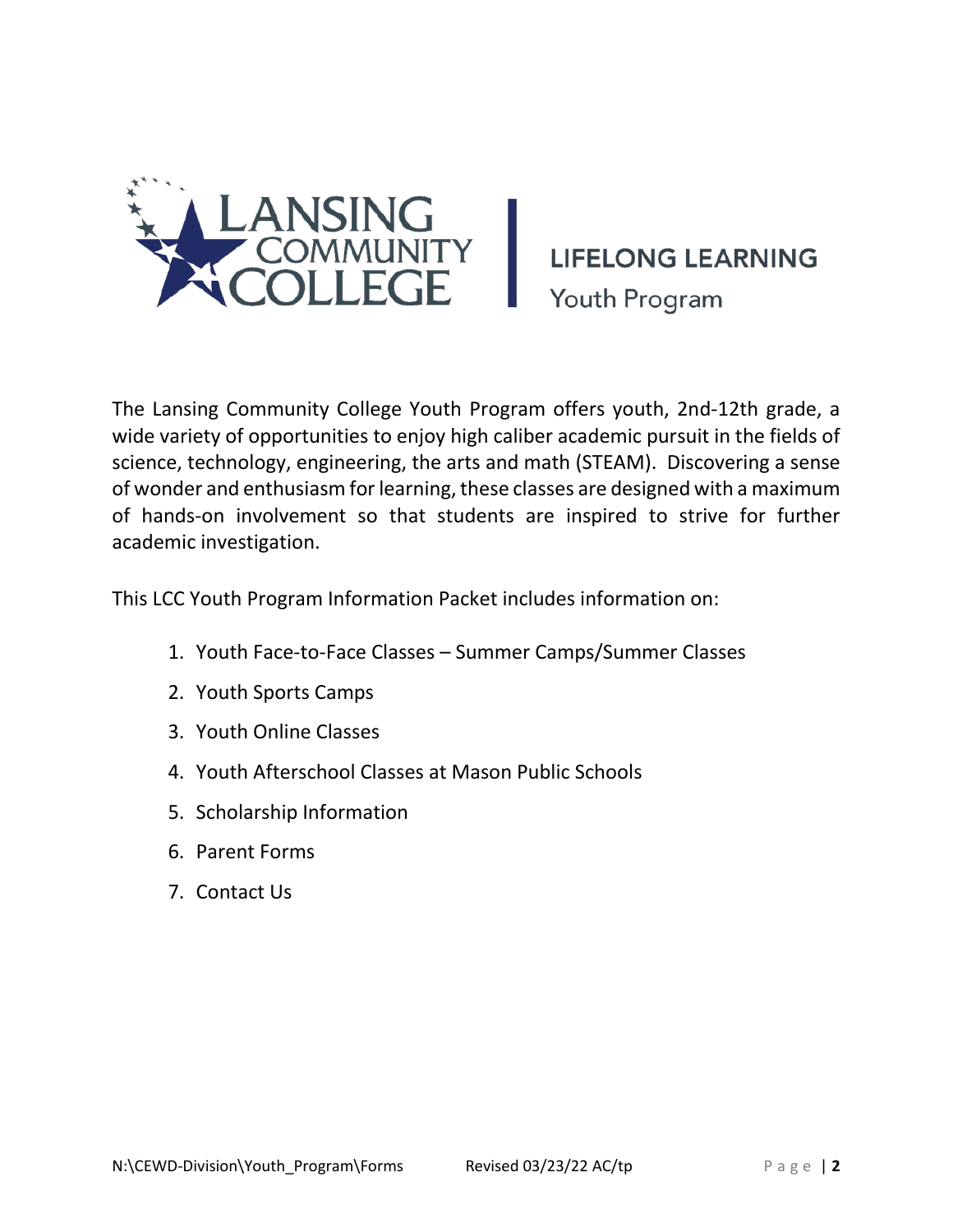### **1. Summer Camps for Youth: Face-to-Face Classes**

#### **SUMMER DETAILS**

- The Youth Program offers FUN, HANDS-ON STEAM classes (**S**cience, **T**echnology, **E**ngineering, the **A**rts & **M**ath)
	- o Our classes are **Serious Fun!**
	- $\circ$  Classes are for students 2<sup>nd</sup>-12<sup>th</sup> grade
- 7 weeks of classes during June, July & August
	- o 2022 Summer classes run from June 27 August 4, 2022
- Each Course runs one week only
	- o Class run either Monday-Thursday or Monday-Friday
	- o New classes start each Monday throughout the summer
- Choose a morning class or afternoon class …or both!
	- o Morning classes 9am-noon
	- o Afternoon classes 1:00-4:00pm
- FREE! Before Care, Aftercare and Lunch Supervision are available
	- o Before Care supervision is available from 7:45am-9am
	- o Lunch Supervision is available from 12:00-1:00pm
	- o Aftercare supervision is available from 4:00-5:00pm
		- No need to sign up, just show up!
		- Only for students attending classes

#### **LOCATION OF CLASSES**

- LCC East Campus 2827 Eyde Parkway, East Lansing, MI 48823
- LCC West Campus 5708 Cornerstone Dr., Lansing, MI 48917
- LCC Main Campus 422 N. Washington Square, Lansing, MI 48933

#### **INSTRUCTORS**

• Classes are taught by certified LCC Instructors

#### **AGES**

- Classes are divided by the student's grade. (Grade they will go into in the fall):
	- o Grades 2-3 Grades 4-5 Grades 6-8 Grades 9-12

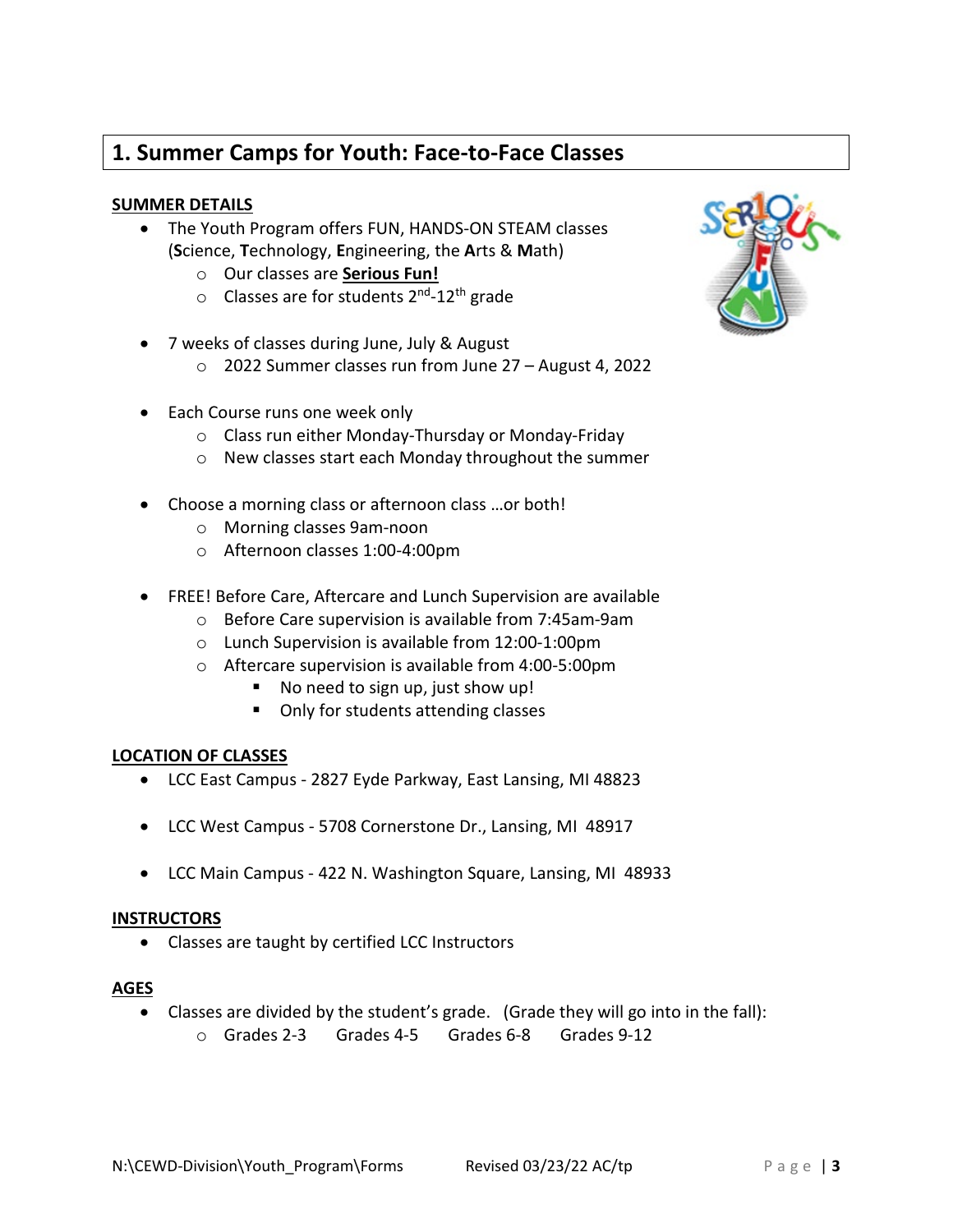#### **COST**

- Most (12 hour) classes are \$169
- See our website for updated cost information for the class you choose

#### **SCHOLARSHIPS**

• Scholarships are available for certain classes. They pay for the entire class and are need/income based. If your child qualifies for free or reduced lunches at school you may qualify for a scholarship. Contact the Youth Program Office at 517-483-1415 or [lifelong@lcc.edu](mailto:lifelong@lcc.edu) for more information.

#### **SNACKS**

• Parents should send a snack with their child to eat during each class

#### **MEDICATION**

• Parents should send emergency medication (epi-pen, inhaler) with child to class

#### **CANCELLATION**

• The class is cancelled if the site is closed due to weather, power outage, holiday, etc.

#### **REFUND POLICY**

• 100% Refund if class is dropped the day before the first meeting

#### **COVID19**

• Classes may be cancelled due to Covid19 conditions. Staff will contact parents as soon as possible if this occurs. Students must follow all safety guidelines (masks, etc.); these may change without notice.

### **2. Youth Sports Camps**

#### **SPORTS CAMPS**

- Youth Sports Camps information and registration are not handled by the Lifelong Learning Youth Program. They are managed by the LCC Athletic Department.
- Please contact the Athletics Department directly by website at [www.lcc.edu/athletics](http://www.lcc.edu/athletics) or by phone at 517-483-1610 for more information on Sports Camps for youth.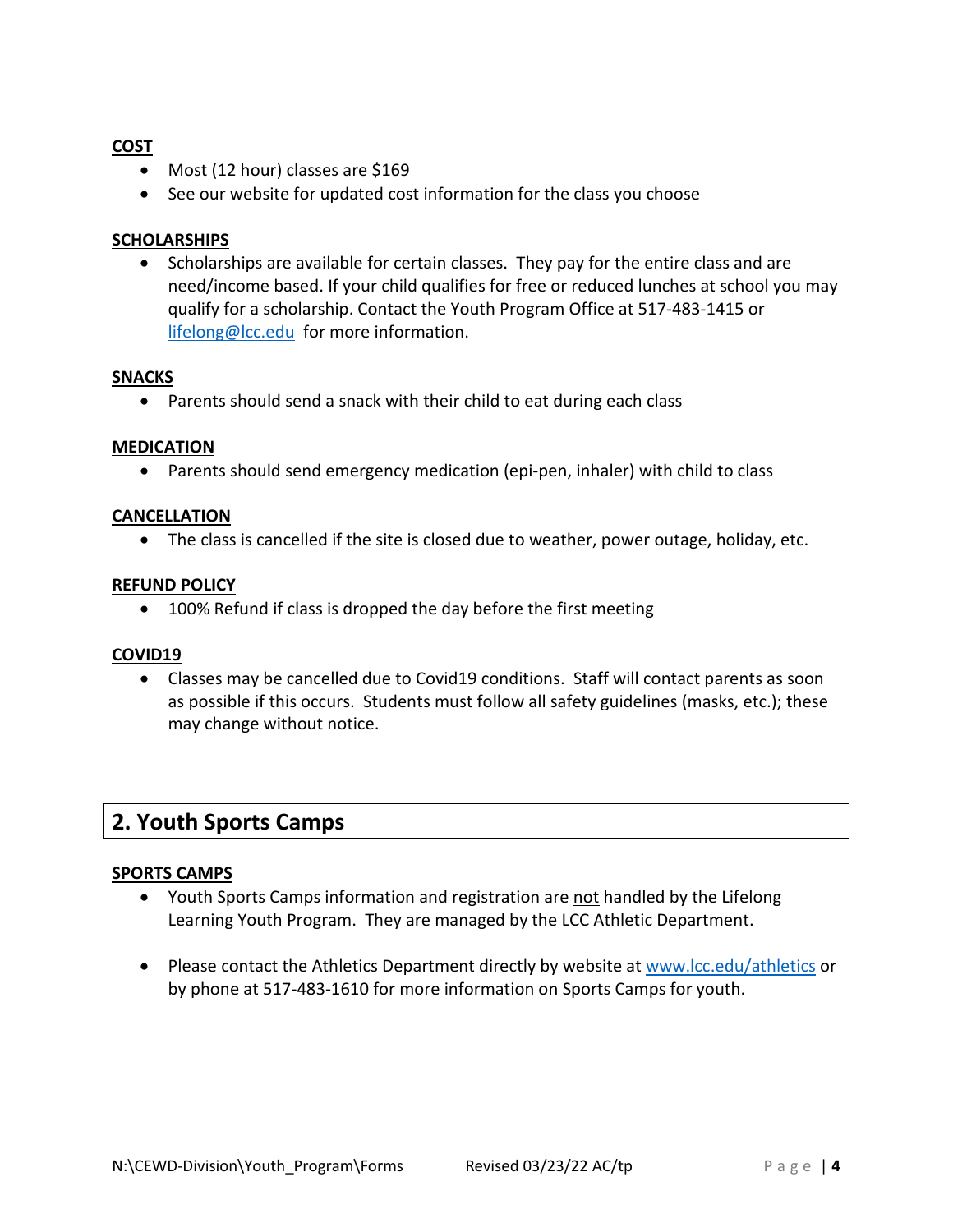## **3. Youth Online Classes**

Youth online classes are available throughout the year. These classes are available to youth ages 8-14, regardless of where they live or what school they attend. Online classes are available in a variety of computer programming and technology areas, such as:

3D Game Design Cyber Spies JavaScript Minecraft Designers Python Programming Roblox Coders Video Game Animations YouTube Content Creators

Visit our website at [www.lcc.edu/seriousfun](http://www.lcc.edu/seriousfun) for more information or to register.

### **4. Mason Afterschool classes**

#### **CLASSES**

- Classes are only available to Mason Public School Students
- Classes meet afterschool once a week for 6 consecutive weeks.
- Classes can be viewed a[t www.lcc.edu/masonschools](http://www.lcc.edu/masonschools)
- Classes are available afterschool during the school year
	- $\circ$  Bus Transportation is available to the afterschool class for parents who submit a Bus Transportation Request form (see Bus Transportation section below)

#### **AGES**

• Classes are offered to students in Grades 2-3, Grades 4-5 and Grades 6-8

#### **LOCATIONS**

- Harvey Education Center, 400 S. Ash Street, Mason, MI 48854
- Mason Middle School, 235 Temple Street, Mason, MI 48854
- Mason High School, 1001 S. Barnes Street, Mason, MI 48854

#### **INSTRUCTORS**

• Classes are taught by Lansing Community College Youth Program Instructors

#### **COST**

- Most (12 hour) classes are \$169
- Visit [www.lcc.edu/masonschools](http://www.lcc.edu/masonschools) for updated pricing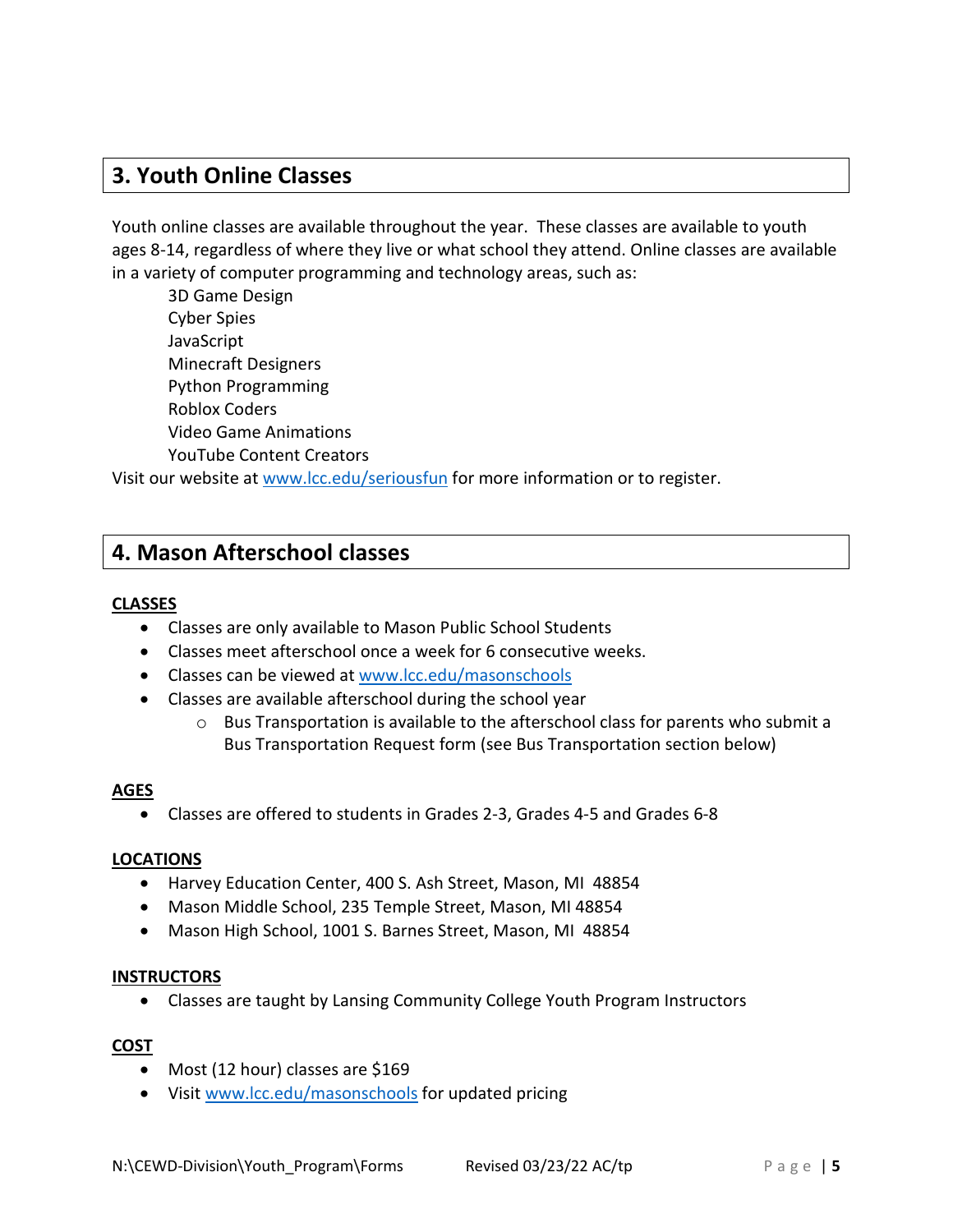#### **SNACKS**

• Snacks are not provided. Parents are encouraged to send snacks with their children to eat during the afterschool class.

#### **MEDICATION**

• Parents are encouraged to send emergency medication (epi-pen, inhaler) with child to afterschool class. Note: we do **not** have access to any medications in the school office.

#### **CANCELLATION**

• The class is cancelled if the site is closed (due to weather, power outage, holiday, etc.).

#### **COVID19**

• The health and safety of our staff and students is top priority for us. As such, classes may be cancelled due to Covid19 conditions. Staff will contact parents as soon as possible if this occurs.

#### **LCC EMERGENCY NUMBER**

• If you have an emergency while your child is in the LCC Youth Program, please contact our office at 517-483-1415.

#### **REFUND POLICY**

• We offer a 100% refund if class is dropped at least 24 hours before the first meeting. Call 517-483-1415 for more information.

#### **BUS TRANSPORTATION FORM**

- Only for students enrolled in LCC afterschool class at Mason Public Schools
- Form must be completed by deadline in order to transport your child to the afterschool class.
- Contact the Youth Program Office at 517-483-1415 or [lifelong@lcc.edu](mailto:lifelong@lcc.edu) for this link as it changes each semester

#### **PARENT CONTACT & RELEASE FORM**

- Parents must submit the Parent Contact & Release form PRIOR to their child's first day of class. Click on link below to access this form
- [Link to LCC Youth Program Parent Contact Form](https://dynamicforms.ngwebsolutions.com/Account/Login?ReturnUrl=%2FSubmit%2FStart%2F9bc00be2-c175-4df0-911a-9c65dab997f7%3FSSO%3DN)

#### **SCHOLARSHIPS**

- Scholarships are need-based/income-based
- Scholarships are available for afterschool classes at Mason and also for the Summer Youth Program at East Campus. The forms are different, however. The form below is Only for students at Mason Public Schools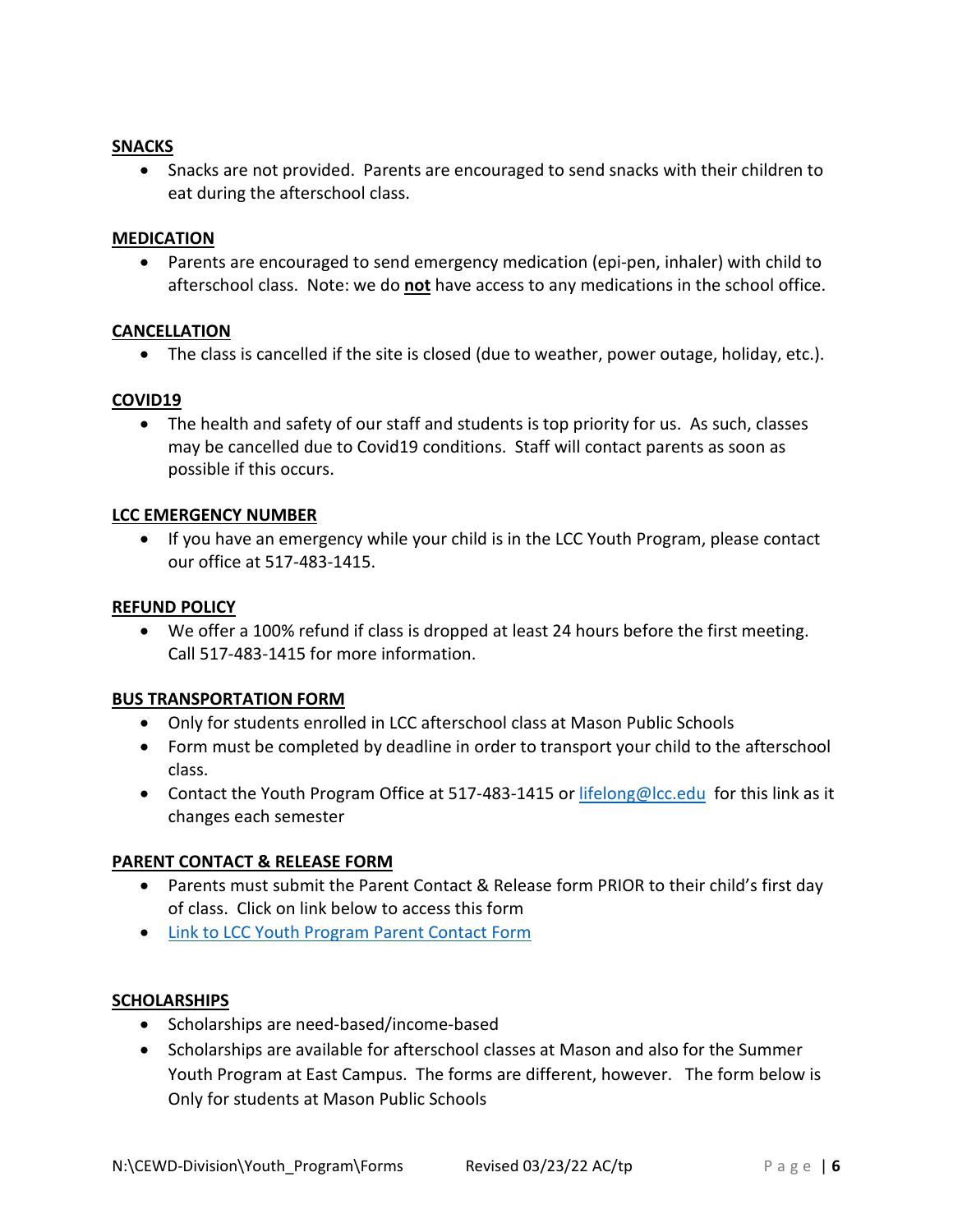• This link changes each semester – contact the LCC Youth Program office by phone at 517-483-1415 or by email at [lifelong@lcc.edu](mailto:lifelong@lcc.edu) for this link

# **5. Scholarship Information**

#### **SCHOLARSHIP INFO**

- Scholarships for Face-to-Face classes are based on need (income-based)
	- o If your child qualifies for free or reduced lunches at your school, you likely qualify for a scholarship.
	- o If you are selected **and awarded** a scholarship, the class will be free to you.
	- o Applying for a scholarship is **not** the same as receiving/being awarded a scholarship.
- To be considered for a scholarship, parent/guardian must submit a Scholarship Application form. Contact the LCC Youth Program Office to receive a Scholarship Application Form. Note that Scholarship Application Forms change each semester.

### **6. Parent Forms**

#### **PARENT CONTACT & RELEASE FORM**

- Required by parent PRIOR to start of class
- [Link to LCC Youth Program Parent Contact Form](https://dynamicforms.ngwebsolutions.com/Account/Login?ReturnUrl=%2FSubmit%2FStart%2F9bc00be2-c175-4df0-911a-9c65dab997f7%3FSSO%3DN)

### **JOIN OUR MAILING LIST**

• Link to "Join our Mailing List" [https://www.lcc.edu/community/youth](https://www.lcc.edu/community/youth-programs/mailing-list.html)[programs/mailing-list.html](https://www.lcc.edu/community/youth-programs/mailing-list.html) 

# **8. Contact Us**



**LIFELONG LEARNING** 

Youth Program

Youth Program Contact Information

| Phone:    | 517-483-1415                                     |
|-----------|--------------------------------------------------|
| Email:    | Lifelong@lcc.edu                                 |
| Website:  | http://www.lcc.edu/seriousfun                    |
| Facebook: | www.facebook.com/LCCCOMMED/                      |
| Address:  | LCC East, 2827 Eyde Pkwy, East Lansing, MI 48823 |
|           |                                                  |



Teresa Price / Youth Program Coordinator / 517.483.9306 / [pricet14@lcc.edu](mailto:pricet14@lcc.edu)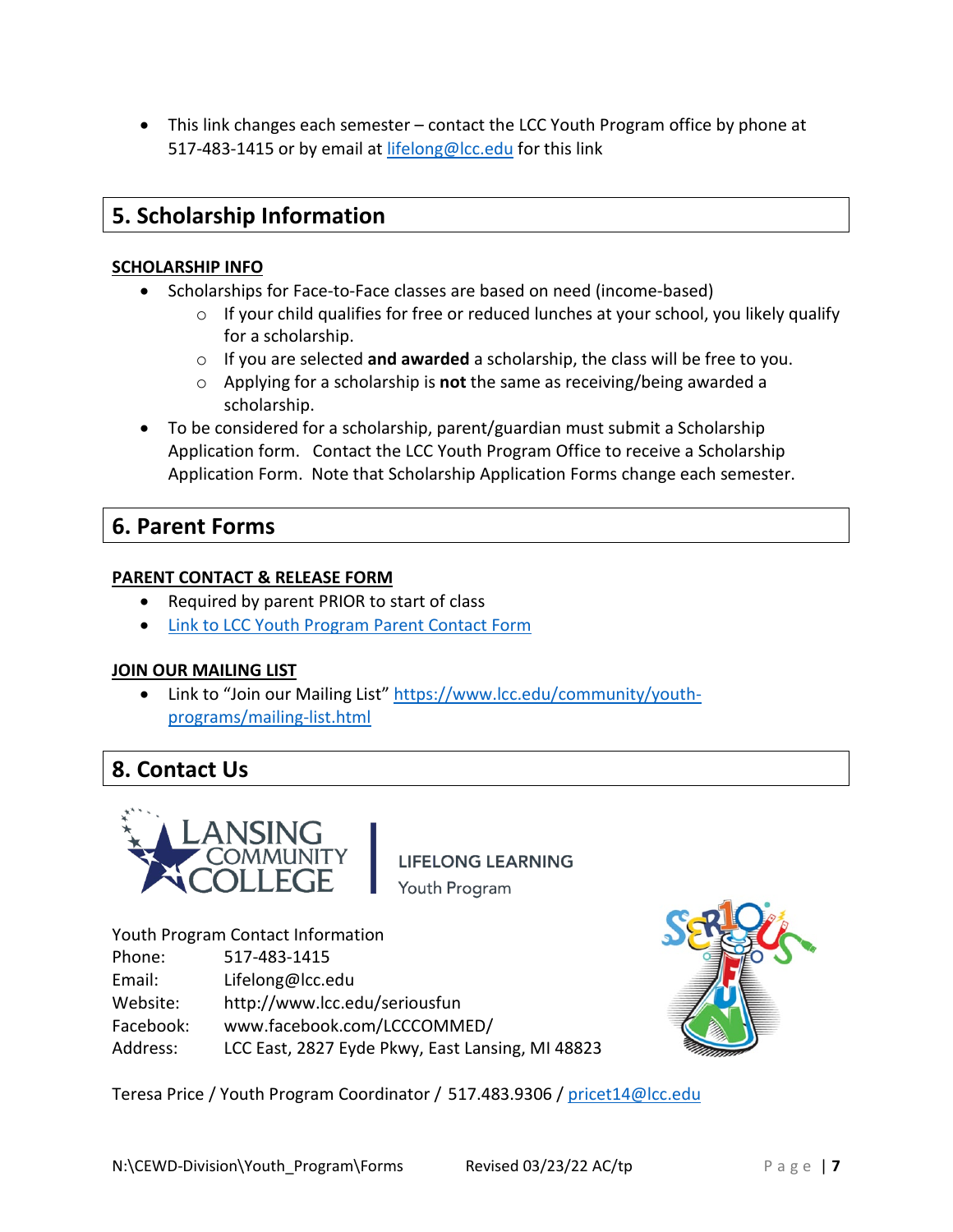# **7. Photos**

Enjoy these photos from previous LCC Youth Program classes!

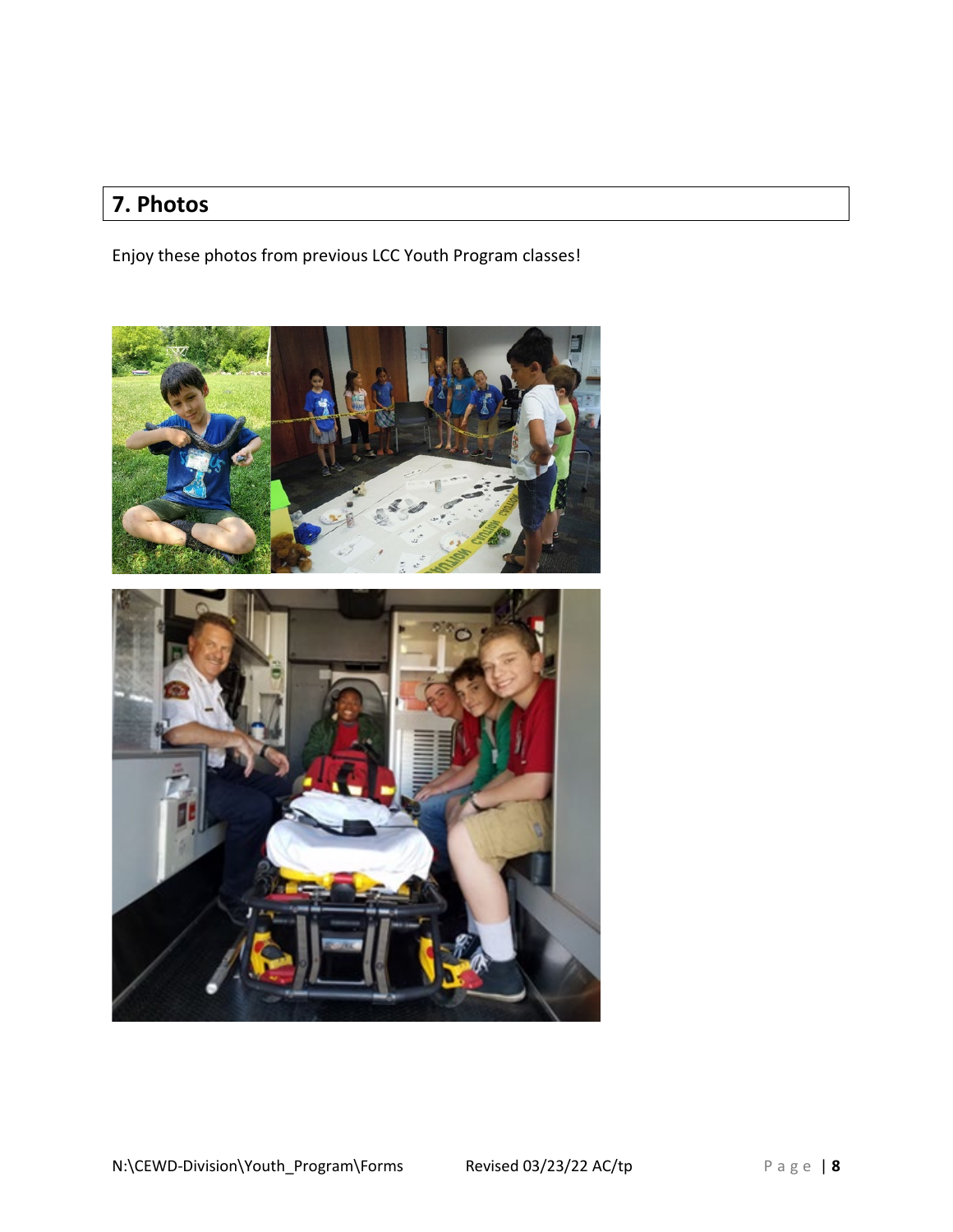





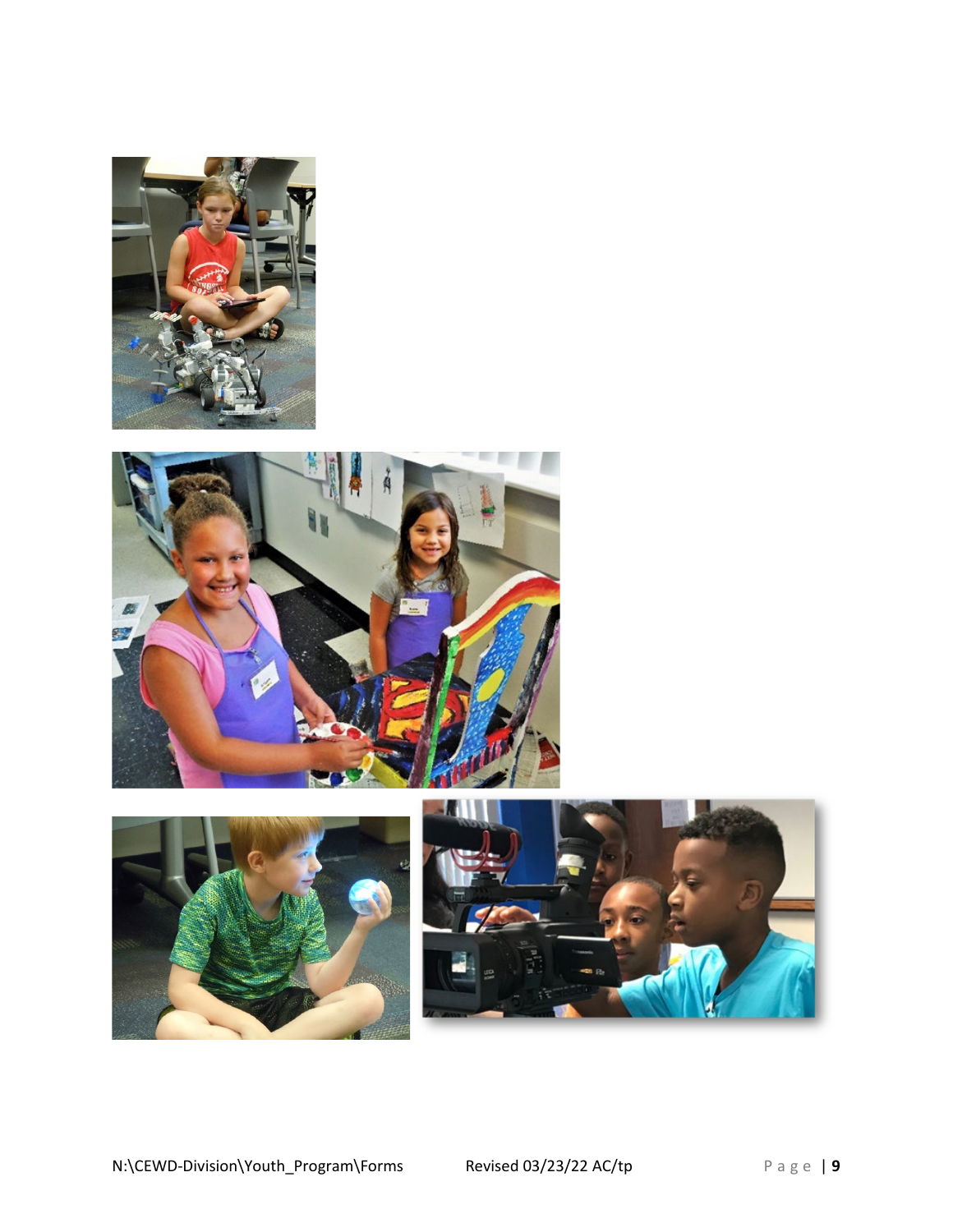